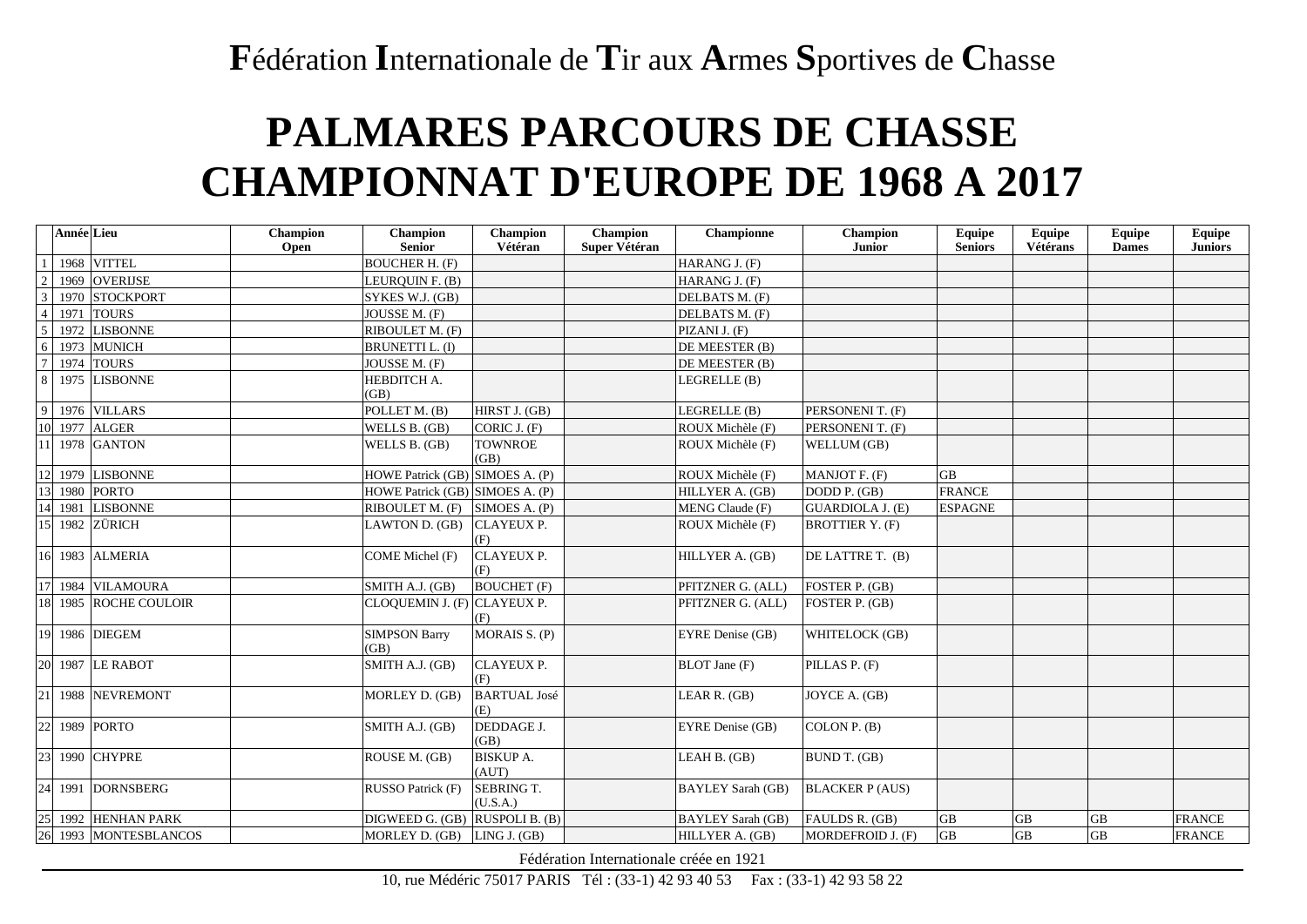## **F**édération **I**nternationale de **T**ir aux **A**rmes **S**portives de **C**hasse

| 27 |      | 1994 LE RABOT                          |                        | DIGWEED G. (GB) RENK Sylvain     | (B)                             |                                                  | EYRE Denise (GB)                         | FAULDS R. (GB)                    | <b>FRANCE</b>       | GB              | <b>FRANCE</b>           | $\overline{GB}$ |
|----|------|----------------------------------------|------------------------|----------------------------------|---------------------------------|--------------------------------------------------|------------------------------------------|-----------------------------------|---------------------|-----------------|-------------------------|-----------------|
| 28 |      | 1995 MOSFILOTI                         |                        | DE LATTRE T. (B) HOWE Patrick    | (GB)                            |                                                  | GIRARDET Véro. (F)                       | FAULDS R. (GB)                    | $\overline{GB}$     | <b>GB</b>       | <b>GB</b>               | <b>FRANCE</b>   |
| 29 |      | 1996 THIERS                            |                        | <b>MORDEFROID</b><br>$\Gamma(F)$ | <b>TRAUSSNIGG</b><br>H. (A)     |                                                  | <b>BARNES</b> Edith (GB)                 | SIMPSON Paul (GB)                 | $\overline{GB}$     | <b>FRANCE</b>   | $\overline{GB}$         | <b>FRANCE</b>   |
| 30 |      | 1997 DORNSBERG                         |                        | DIGWEED G. (GB)                  | (F)                             | LUBIATO Serge VALERI Mario (F) BARNES Edith (GB) |                                          | FAULDS R. (GB)                    | <b>ESPAGNE</b>      | GB              | $\overline{GB}$         | <b>GB</b>       |
| 31 |      | 1998 VILAMOURA                         |                        | DIGWEED G. (GB)                  | <b>OOSTERVEEN</b><br>(NL)       | (E)                                              | BARTUAL GOMES GIRARDET Véro. (F)         | HUSTWAITE B. (GB)                 | <b>FRANCE</b>       | GB              | <b>FRANCE</b>           | <b>FRANCE</b>   |
| 32 | 1999 | <b>CASTILLEJO</b>                      |                        | DIGWEED G. (GB)                  |                                 | REYNA A. (CH) SEBRING T. (USA)                   | <b>GIRARDET Véro (F)</b>                 | AUVRET Ch. (F)                    | $\overline{GB}$     | GB              | GB                      | GB              |
|    | 2000 | WIENER-NEUSTADT                        |                        | MAYOR K. (GB)                    | REYNA A. (CH) LUBIATO S. (F)    |                                                  | <b>GIRARDET Véro (F)</b>                 | ROMERO J. (F)                     | $\overline{GB}$     | $\overline{GB}$ | $\overline{GB}$         | <b>FRANCE</b>   |
|    |      | 2001 LE RABOT                          |                        | ROUSE M. (GB)                    | PARSONS G.<br>(GB)              | LUBIATO S. (F)                                   | <b>GIRARDET Véro (F)</b>                 | <b>BARDOU C. (F)</b>              | $\operatorname{GB}$ | $\overline{GB}$ | <b>FRANCE</b>           | <b>FRANCE</b>   |
| 35 |      | 2002 MONFORTINHO                       |                        | HUSTWAITE B.<br>(GB)             | HOWE P. (GB)                    | NEWMAN R.<br>(U.S.A.)                            | MARSH J. (GB)                            | <b>BARDOU C. (F)</b>              | $\overline{GB}$     | $\overline{GB}$ | $\overline{GB}$         | <b>FRANCE</b>   |
| 36 |      | 2003 PRAGUE                            |                        | FAULDS R. (GB)                   | SMITH A.J.<br>(GB)              | 00STERVEEN (NL) SPADA K. (I)                     |                                          | <b>BOUTOILLE A. (F)</b>           | $\overline{GB}$     | <b>GB</b>       | $\overline{GB}$         | <b>FRANCE</b>   |
| 37 |      | 2004 PRAGUE                            |                        | DIGWEED G. (GB)                  | SMITH A.J.<br>(GB)              | MAUFROID JM (F) SPADA K. (F)                     |                                          | SZERDAHELYI A. (H)                | <b>GB</b>           | GB              | $\overline{GB}$         | <b>FRANCE</b>   |
| 38 |      | 2005 LIMASSOL                          |                        | FAULDS R. (GB)                   | <b>BIDWELL J.</b><br>(GB)       | HOWE P. (GB)                                     | BROWN K. (GB)                            | HAVART B. (F)                     | <b>FRANCE</b>       | $\rm GB$        | GB                      | <b>FRANCE</b>   |
| 39 |      | 2006 LONATO                            |                        | DIGWEED G. (GB) DYSON J. (GB)    |                                 | TRAUSSNIG H.<br>(AT)                             | ALEXANDROVA I.<br>(RU)                   | SIMPSON M. (GB)                   | <b>FRANCE</b>       | <b>FRANCE</b>   | GB                      | <b>FRANCE</b>   |
|    |      | 40 2007 LA CERISAILLE                  |                        | DIGWEED G (GB)                   | <b>BIDWELL J</b><br>(GB)        | HOWE P (GB)                                      | ALEXANDROVA I.<br>(RU)                   | HAVART B (FR)                     | <b>FRANCE</b>       | <b>GB</b>       | GB                      | $\overline{GB}$ |
| 41 |      | 2008 HIRTENBERG                        |                        | <b>HUSTHWAITE B</b><br>(B)       | <b>SAICH Colin</b><br>(GB)      | <b>KRENKLER J</b><br>(GER)                       | <b>STEINKRAUS S</b><br>(GER)             | <b>GASPARINI D (IT)</b>           | <b>FRANCE</b>       | <b>FRANCE</b>   | <b>ALLEMAGNE ITALIE</b> |                 |
| 42 | 2009 | <b>ORVILLE</b>                         |                        | DIGWEED G (GB)                   | DYSON J. (GB)                   | <b>VIALFONT P (FR)</b>                           | HALL Cheryl (GB)                         | <b>GREEN S. (GB)</b>              | <b>FRANCE</b>       | $\overline{GB}$ | $\overline{GB}$         | <b>ITALIE</b>   |
|    |      | 2010 SAINT PETERSBOURG AUVRET C. (Fr)  |                        | AUVRET C. (Fr)                   | <b>MARCHERON</b><br>A. (F)      | DORGAMBIDE A.<br>(FR)                            | HALL Cheryl (GB)                         | <b>MORENO</b><br>CARRASSCO J (ES) | <b>FRANCE</b>       | <b>FRANCE</b>   | <b>ITALIE</b>           | <b>FRANCE</b>   |
|    | 2011 | <b>CASTILLEJO DE</b><br><b>ROBLEDO</b> | <b>BATTISTI M.(I)</b>  | <b>AUVRET C (FR)</b>             | <b>BIDWELL J</b><br>(GB)        | <b>CHECKETTS</b><br>S.(G.B.)                     | HALL Cheryl.(GB)                         | <b>BATTISTI M.(I)</b>             | <b>ESPAGNE</b>      | GB              | $\operatorname{GB}$     | <b>ITALIE</b>   |
|    |      | 45 2012 VALE DAS PEDRAS                | DIGWEED G. (GB)        | DIGWEED G. (GB)                  | <b>BRIGTHWELL</b><br>S(GB)      | TAYLOR M (USA)                                   | HALL Cheryl.(GB)                         | GAY G (FR)                        | <b>ESPAGNE</b>      | <b>GB</b>       | $\overline{GB}$         | <b>ESPAGNE</b>  |
| 46 |      | 2013 KONOPISTE                         | DIGWEED G (GB)         |                                  | PETTERS C<br>(SWE)              | ASHER D (GB)                                     | HALL Cheryl (GB)                         | LOVICK J(GB)                      | <b>GB</b>           | <b>GB</b>       | <b>FRANCE</b>           | GB              |
| 47 |      | 2014 LIMASSOL (CHY)                    | SZERDAHELYI (HUN)      |                                  | <b>BRIGHTWELL</b><br>(GB)       | RIST Ken (GB)                                    | HALL Cheryl (GB)                         | CECCHETTI M.(GB)                  | <b>FRANCE</b>       | $\rm GB$        | <b>ESPAGNE</b>          | SU7DE           |
| 48 | 2015 | GALGAMACSA (HUN) SZERDAHELYI (HUN)     |                        |                                  | SPADA Veniero<br>(TTA)          | TOWNSEND F.<br>(GBR)                             | HALL Cheryl (GB)                         | <b>MOORE Jake (GBR)</b>           | <b>FRANCE</b>       | GB              | <b>FRANCE</b>           | <b>FRANCE</b>   |
|    |      | 49 2016 ST LAMBERT (FRA)               | DELMAS M. (FRA)        |                                  | <b>BLOXHAM C.</b><br>(GBR)      | SAICH C.(GBR)                                    | HALL Cheryl (GB)                         | VERNET.V. (FRA)                   | <b>ITALIE</b>       | GB              | <b>FRANCE</b>           | <b>FRANCE</b>   |
|    |      | 50 2017 LULWORTH DORSET<br>(GBR)       | <b>AUVRET C. (FRA)</b> |                                  | <b>BRIGHTWELL</b><br>$S.$ (GBR) |                                                  | BIDWELL J. (GBR) LAPARRA CUENCA<br>(ESP) | YOUNG Henry (GBR)                 | <b>FRANCE</b>       | <b>GBR</b>      | <b>FRANCE</b>           | <b>GBR</b>      |